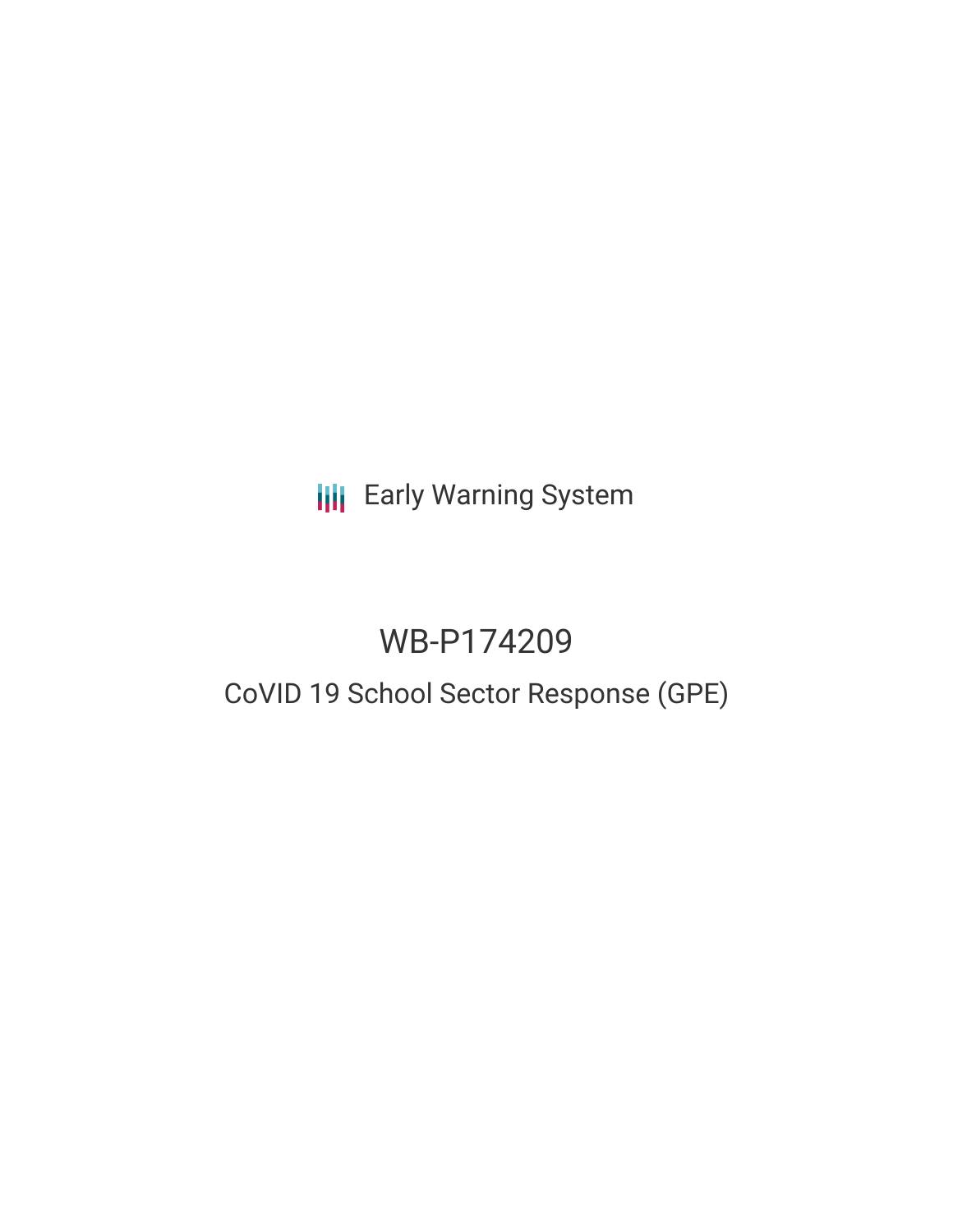

### **Quick Facts**

| <b>Countries</b>              | Nepal                       |
|-------------------------------|-----------------------------|
| <b>Financial Institutions</b> | World Bank (WB)             |
| <b>Status</b>                 | Approved                    |
| <b>Bank Risk Rating</b>       | A                           |
| <b>Voting Date</b>            | 2020-08-21                  |
| <b>Borrower</b>               | Government of Nepal         |
| <b>Sectors</b>                | <b>Education and Health</b> |
| <b>Project Cost (USD)</b>     | $$10.85$ million            |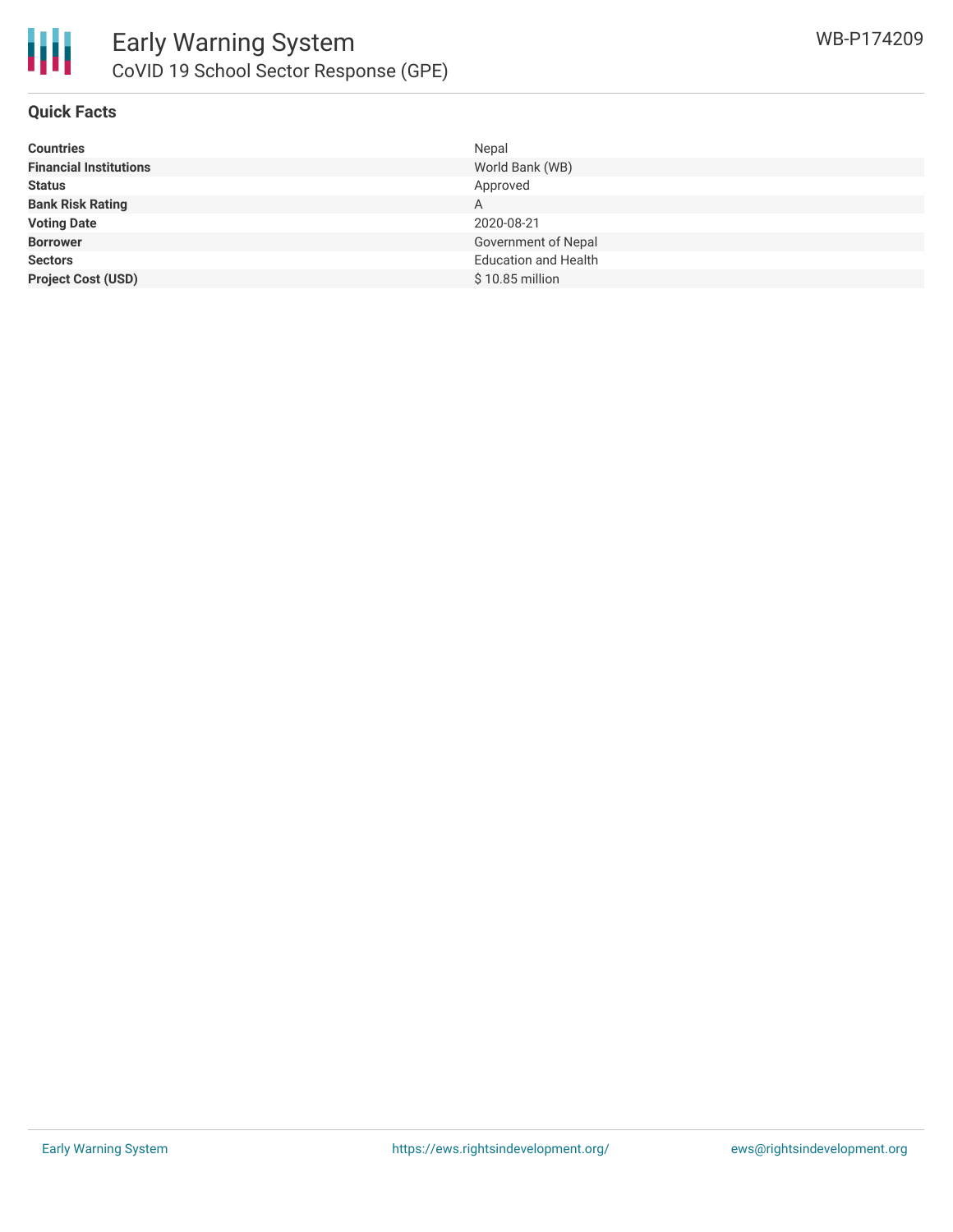

### **Project Description**

According to the bank's documents, "The Program Development Objective is to improve the quality, equitable access, and efficiency of basic and secondary education in Nepal by supporting the Government's School Sector Development Program."

"The proposed Additional Financing (AF) Grant will not entail any changes to the original Program supported through IDA and GPE Education Sector Program Implementation Grant (ESPIG). The proposed AF will add a new component to the SSDP using the IPF modality with the objective to maintaining access to basic education in grant-supported local governments and build resilience for continued learning.The AF component will contribute to the implementation of MOEST's ECCCP, to support continuation of learning for approximately 6.5 million children in basic education in Nepal."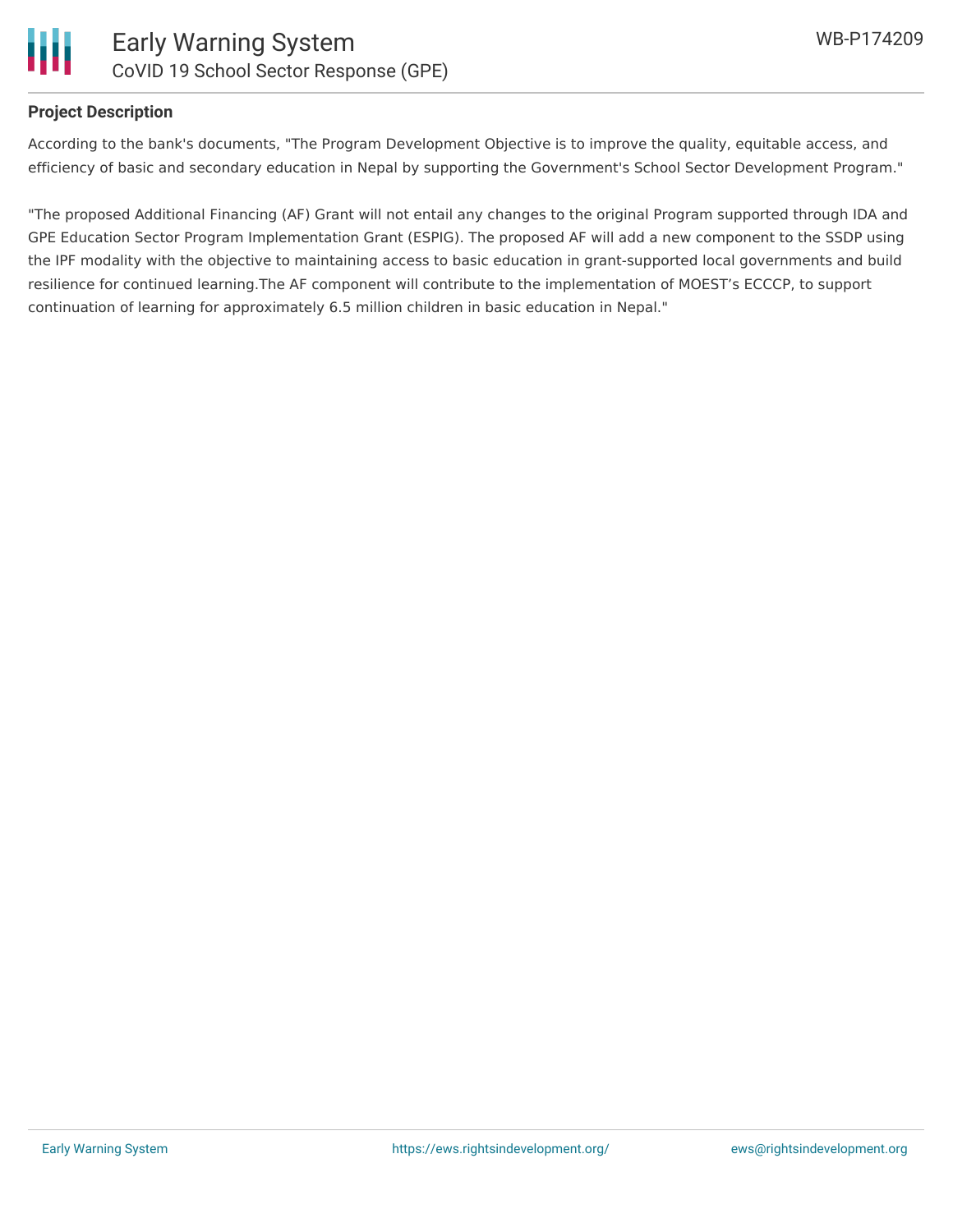

### **Investment Description**

World Bank (WB)

Co-financing: Trust Fund US\$ 10.85 million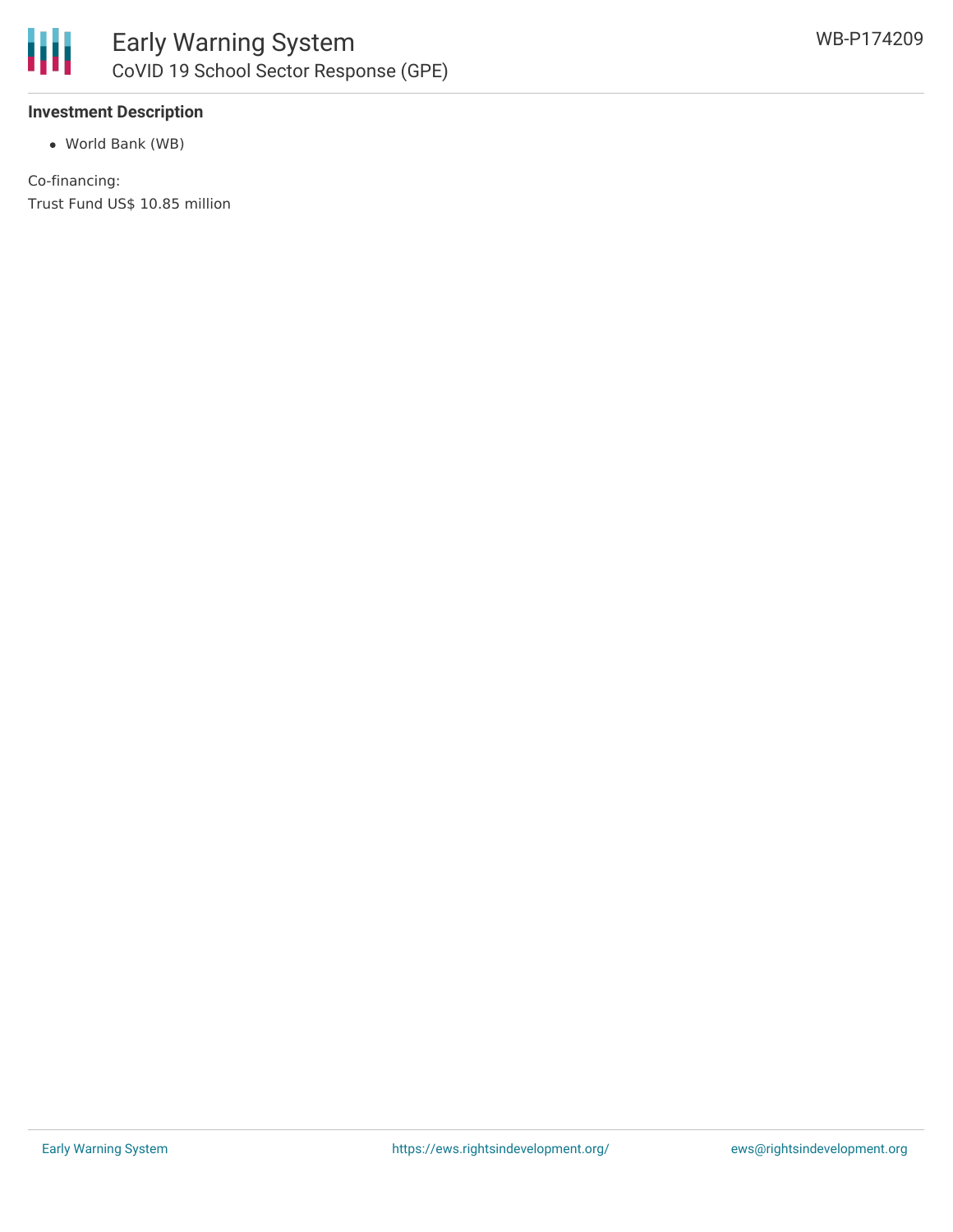

## **Contact Information**

World Bank Karthika Radhakrishnan, Senior Education Specialist Telephone 5770+6261 / 977-1-4236261 Email: [knair@worldbank.org](mailto:knair@worldbank.org) Maya Sherpa, Economist Telephone 5770+6124 / 977-1-423-6124 Email: [msherpa@worldbank.org](mailto:msherpa@worldbank.org) Mohan Prasad Aryal, Senior Operations Officer Telephone 5770+6135 / 977-1-423-6135 Email: [maryal@worldbank.org](mailto:maryal@worldbank.org)

Borrower/Client/Recipient The Secretary, Ministry of Finance 977-1-4200537, [moev@mof.gov.np](mailto:moev@mof.gov.np)

Implementing Agencies Ministry of Education, Science and Technology Krishna Kapri, Joint Secretary 977-9851227044, [krishnakapri26@gmail.com](mailto:krishnakapri26@gmail.com)

### **ACCOUNTABILITY MECHANISM OF WORLD BANK**

The World Bank Inspection Panel is the independent complaint mechanism and fact-finding body for people who believe they are likely to be, or have been, adversely affected by a World Bank-financed project. If you submit a complaint to the Inspection Panel, they may investigate to assess whether the World Bank is following its own policies and procedures for preventing harm to people or the environment. You can contact the Inspection Panel or submit a complaint by emailing ipanel@worldbank.org. You can learn more about the Inspection Panel and how to file a complaint at: <https://www.inspectionpanel.org> .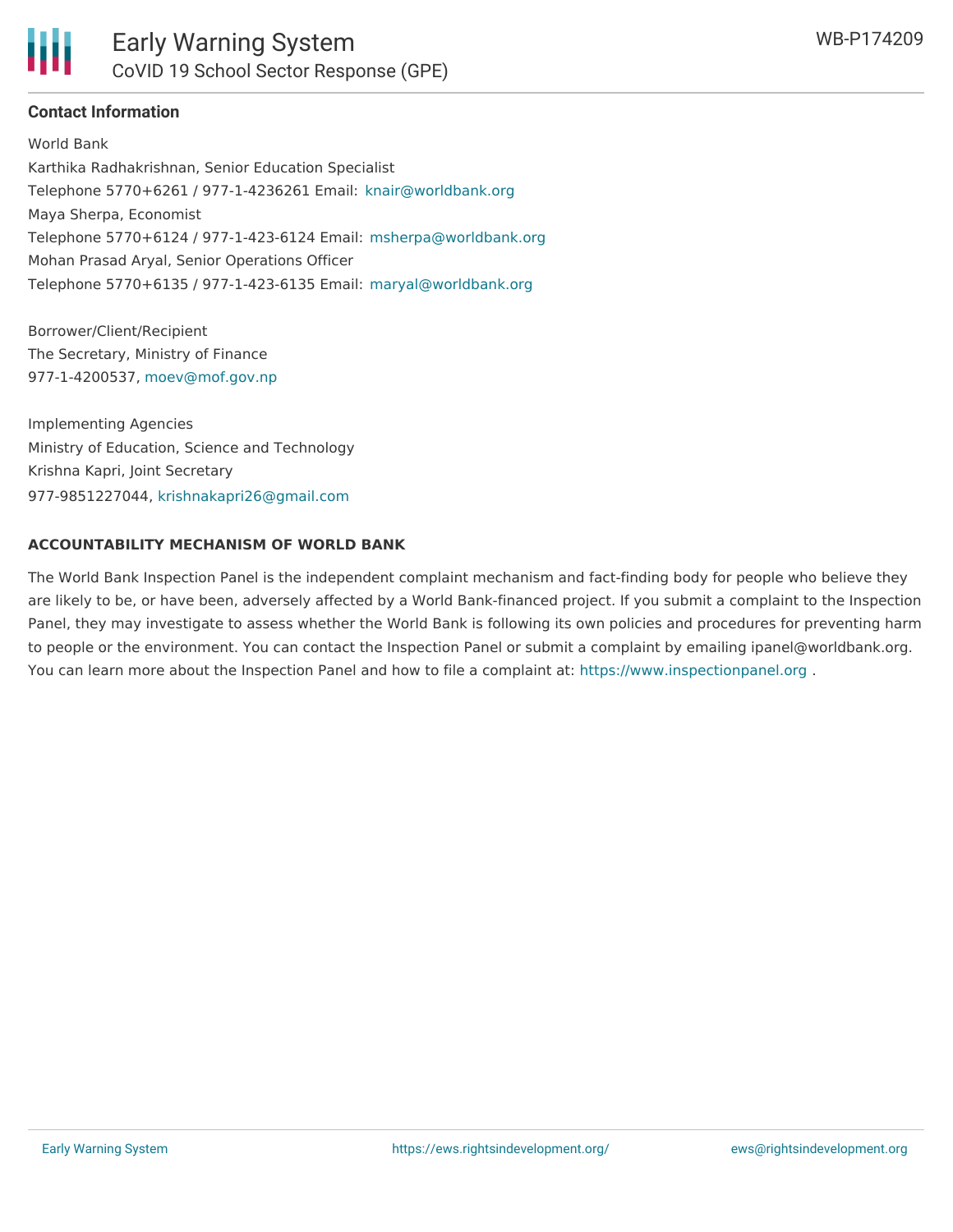

# Early Warning System CoVID 19 School Sector Response (GPE)

#### **Bank Documents**

- Stakeholder [Engagement](http://documents1.worldbank.org/curated/en/244611595557823668/pdf/Additional-Financing-Stakeholder-Engagement-Plan-SEP-CoVID-19-School-Sector-Response-GPE-P174209.pdf) Plan
- Additional Financing [Environmental](http://documents1.worldbank.org/curated/en/380021595557831640/pdf/Additional-Financing-Environmental-and-Social-Review-Summary-ESRS-CoVID-19-School-Sector-Response-GPE-P174209.pdf) and Social Review Summary (ESRS)
- Appraisal Stage Program [Information](https://ewsdata.rightsindevelopment.org/files/documents/09/WB-P174209.pdf) Document (PID) CoVID 19 School Sector Response (GPE) P174209 [Original Source]
- [Environmental](http://documents1.worldbank.org/curated/en/185651595557818766/pdf/Additional-Financing-Environmental-and-Social-Commitment-Plan-ESCP-CoVID-19-School-Sector-Response-GPE-P174209.pdf) and Social Commitment Plan